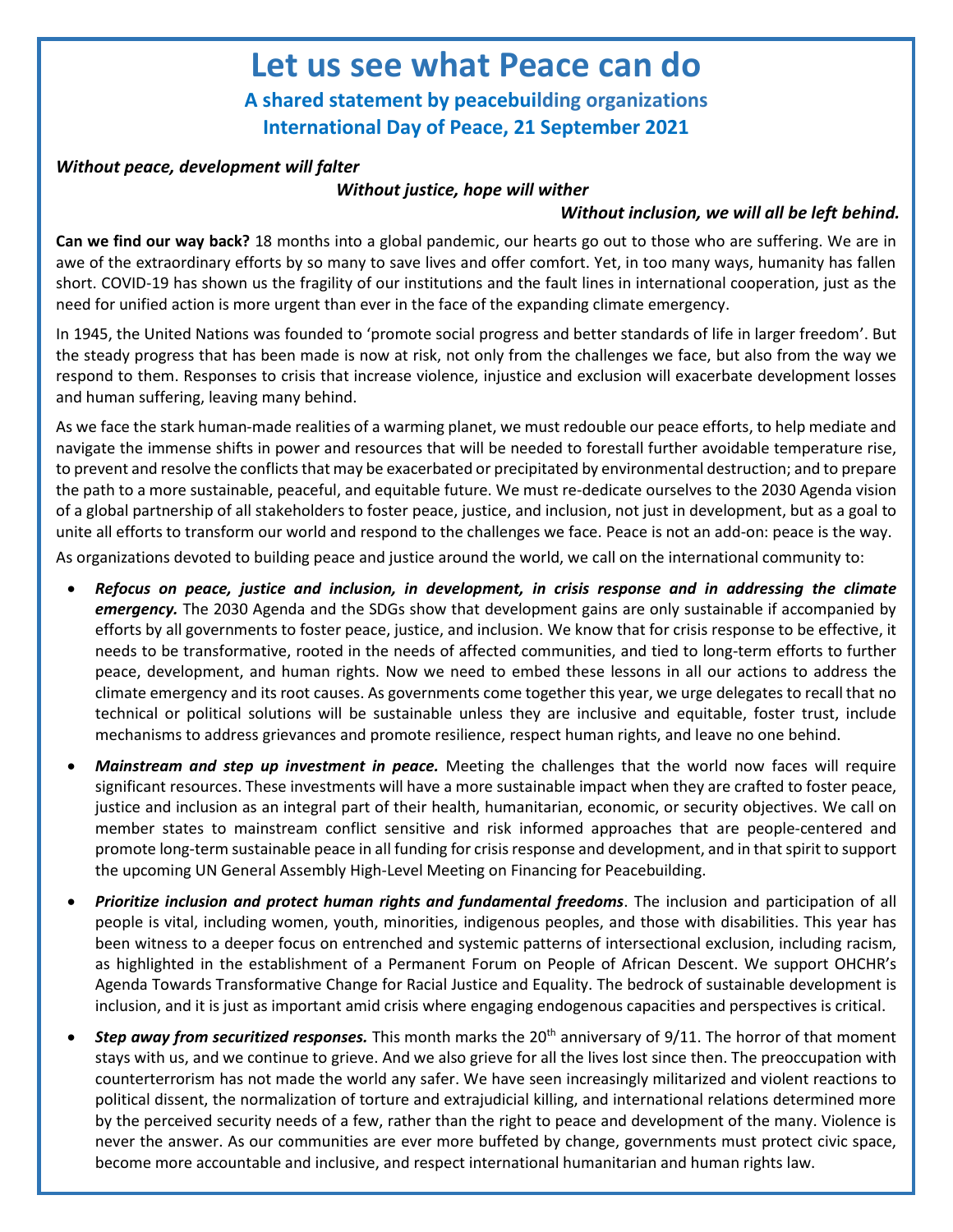# **Let us see what Peace can do**

**A shared statement by peacebuilding organizations International Day of Peace, 21 September 2021**

1000 SHADES OF WOMEN INTERNATIONAL

5 Elementos - Instituto de Educação e Pesquisa Ambiental

ACT Alliance

American Friends Service Committee - AFSC

African Law Foundation (AFRILAW)

African Youth Action Network - AYAN

AfroLeadership

Airwars

All Anglophone Union for Peace and Development (AAUPD)

Alliance for Peacebuilding

Amis des Etrangers au Togo: ADET

Asian Academy for Peace, Research and Development

Associação Bem Comum

Associação Bem-te-vi diversidade

Associação Viraçao

Association For Promotion Sustainable Development

Association of Concerned Africa Scholars (USA)

ASSURE UGANDA (AU)

Bangladesh Centre for Human Rights and Development (BCHRD)

Bangladesh NGOs Network for Radio and Communication

Banka BioLoo

Bareedo Platform Somalia

Bridging for Sustainable Development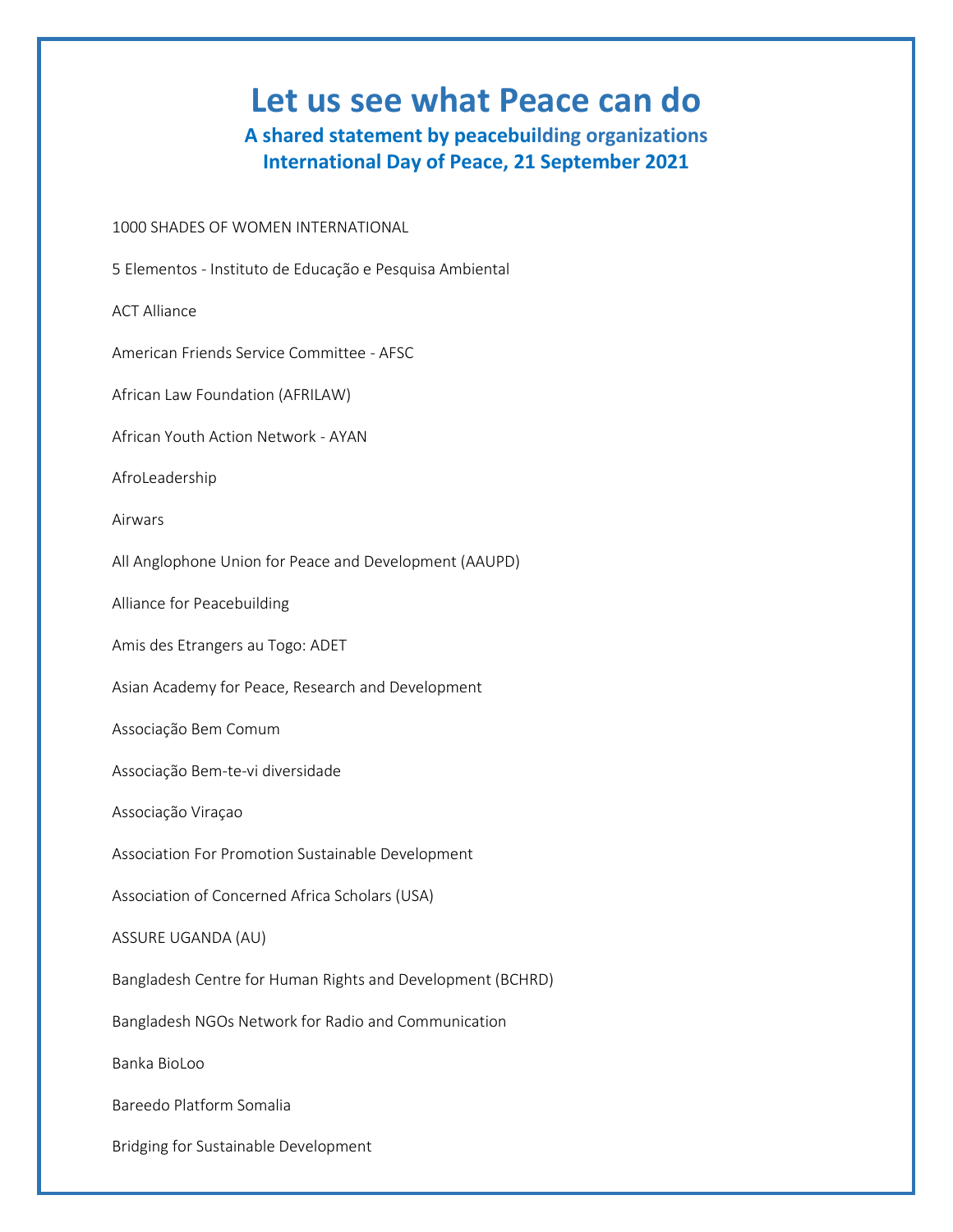Building Blocks for Peace Foundation CAFSO-WRAG for Development Camp for Peace Liberia Canadian Friends Service Committee (Quakers) Candid Concepts Development CARREFOUR DEVELOPPEMENT (CARD) Casa Generalizia della Societa del Sacro Cuore Center for Global Nonkilling Center for International Policy Center for Justice and Peace Studies Centre de Défense des Droits de l'Homme et Démocratie Centre de Documentation et de Formation sur les Droits de l'Homme (CDFDH) Centre for Sustainable Development and Education in Africa (CSDEA) Centre for Youth and Development Christian Aid Church of the Brethren, Office of Peacebuilding and Policy Civil Society Coalition on Sustainable Development Civil Society Platform for Peacebuilding and Statebuilding (CSPPS) Coalition Nationale des Organisations de la Société Civile pour le New Deal (CNOSC/New deal) Community Outreach for Development and Welfare Advocacy (CODWA) Conciliation Resources Congregation of Our Lady of Charity of the Good Shepherd Conscience and Peace Tax International CSYM HUDUMA\* Dag Hammarskjöld Foundation Democracy And Development Associates-Sierra Leone (DADA-SL)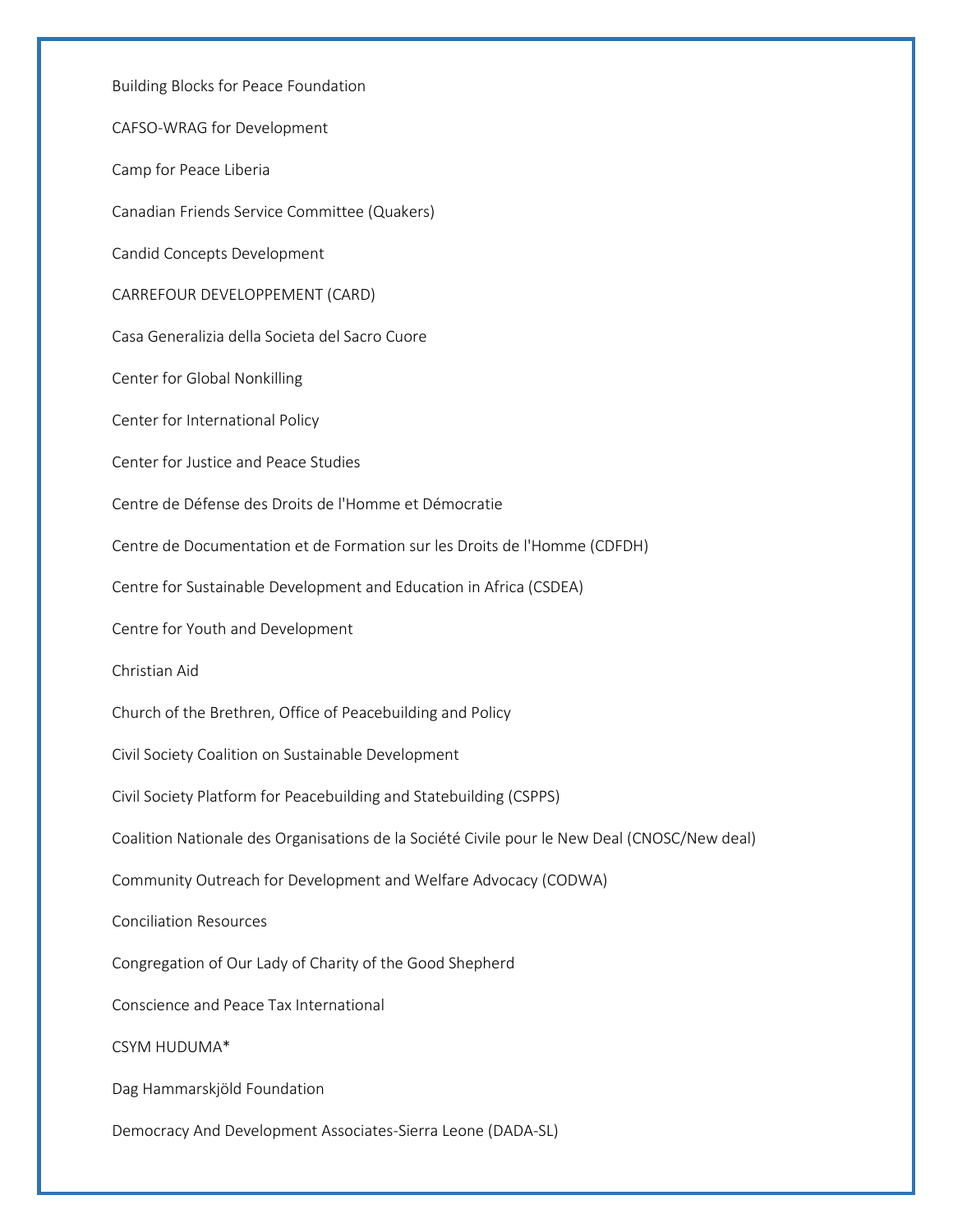Denver Justice and Peace Committee (DJPC) Development & Integrity Intervention Goal Foundation Development Services Exchange DT Global Economic Justice Network Sierra Leone EIHR: The Educators' Institute for Human Rights El-Bukhari Institute Empathy Surplus Project Foundation FEMALE PRISONERS SUPPORT TRUST Fórum Nacional de Prevençãolho e Erradicação do Trabalho Infantil Forum National Dette et Pauvreté (FNDP) Foundation for International Dignity (FIND) Liberia FOUR DIRECTION Friends Committee on National Legislation Friends Women's Association Friends World Committee for Consultation (Quakers) FriEnt – The Working Group on Peace and Development Gatef organizations Generations For Peace Gestos (soropositividade, comunicação, gênero) Global Directions Global Forum for Media Development (GFMD) Global Ministries of the Christian Church (Disciples of Christ) and the United Church of Christ Global Partnership for the Prevention of Armed Conflict (GPPAC) Global Security Institute Globethics.net Foundation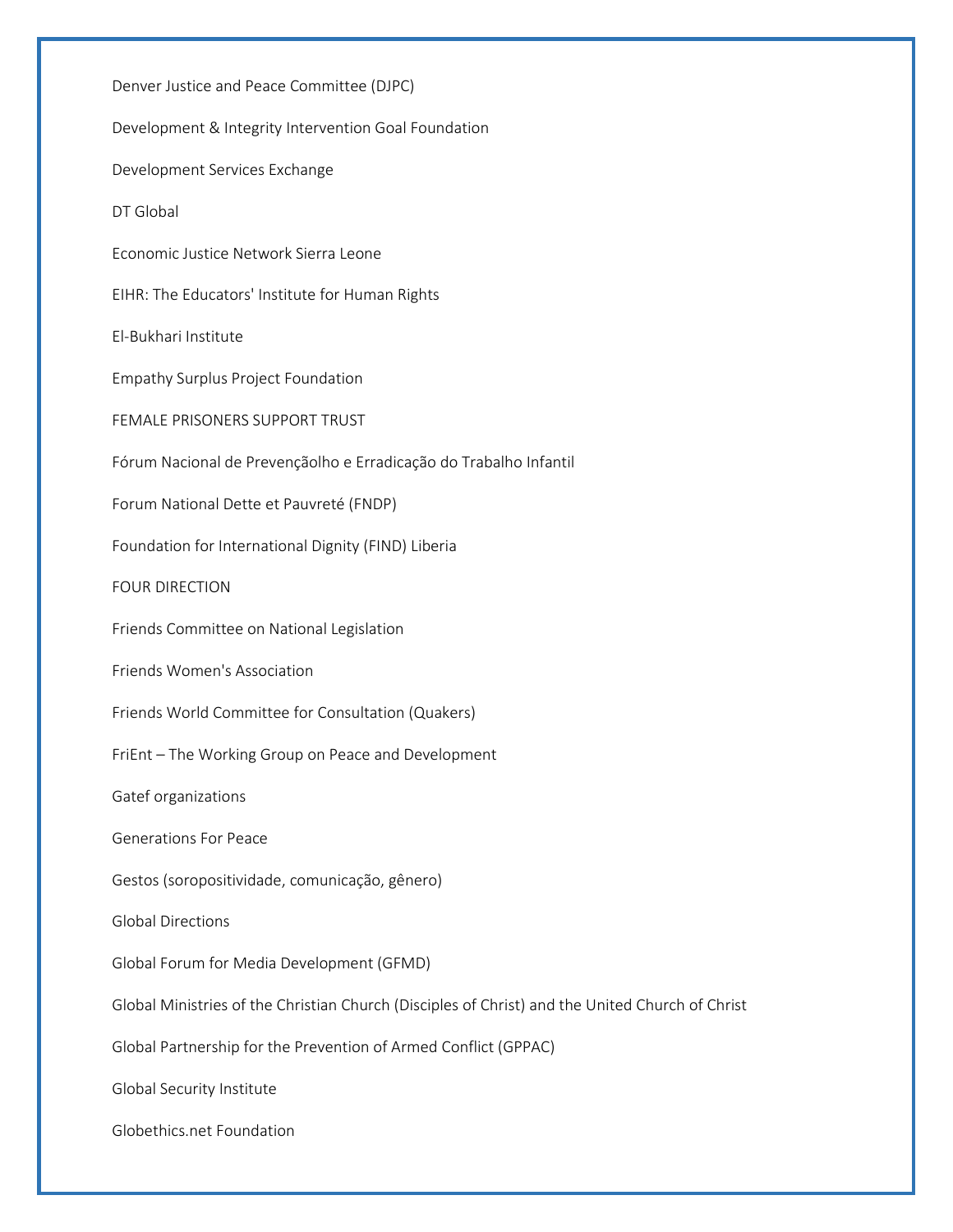Glokala Sjuhärad Association, Sweden Great Lakes Peacebuilding Initiative-GLPI Halley Movement Coalition Héritiers de la Justice Human Security Collective Humanitaire Plus Humanity United Igarapé Institute Improve Your Society Organization (IYSO) Initiative congolaise pour la Justice et la Paix Institute for Democratic Action & Development (IDAD) Instituto 5 Elementos - Educação para Sustentabilidade Interaction Management Associates International Alert International Association of Applied Psychology International Civil Society Action Network (ICAN) International Federation for Peace and Sustainable Development (IFPSD) International Federation of Women in Legal Careers International Movement of Catholic Students (IMCS) Pax Romana, Asia Pacific International Volunteers for Peace – Australia Jerusalem Peacebuilders Just Peace QLD Inc. Justice Call Karuna Center for Peacebuilding Kashmir Institute of international relations Kenya Economic Youth Network (KEYNET)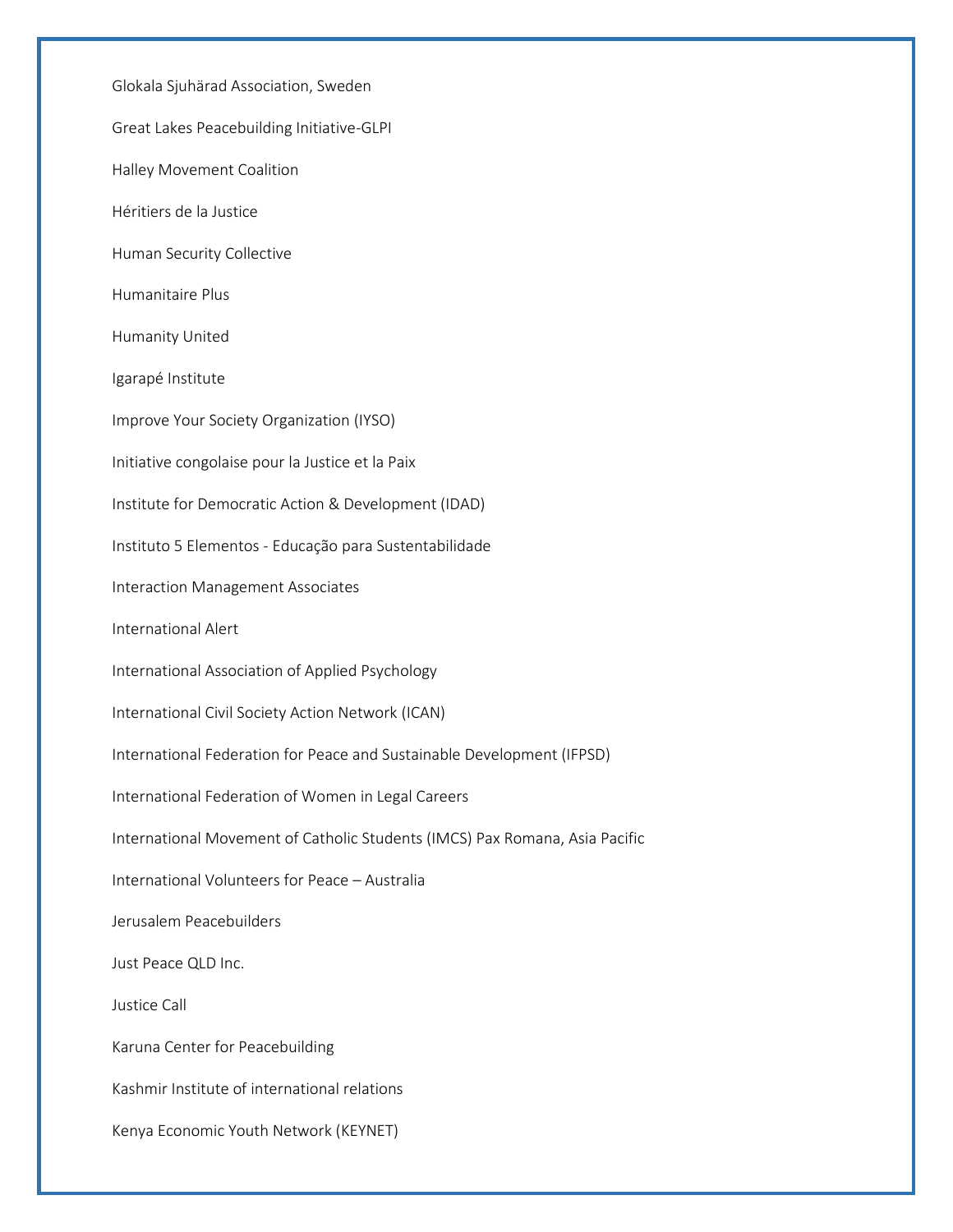Kofi Annan Institute for Conflict Transformation-University of Liberia KonfliktKultur Lawyers Beyond Borders (India) Maria Ebun Foundation Marrickville Peace Group Maryknoll Office for Global Concerns Metta Center for Nonviolence Mindanao Peacebuilding Institute Foundation, Inc. Minnesota Peace Project Modern Advocacy Humanitarian Social and Rehabilitation Association (MAHSRA) Montreal Institute for Genocide and Human Rights Studies Mother of Hope Cameroon- MOHCAM National Campaign for Sustainable Development Nepal National Council of Churches of Christ in the USA (NCC) National Religious Campaign Against Torture/USA NETWORK OF RURAL WOMEN PRODUCERS Trinidad and Tobago Nonviolent Peaceforce North American Somali women's association: NASWA NYU Center on International Cooperation Odbor za ljudska prava Srbija Older Women's Network NSW ONG ADOKA OPTIMUM WOMEN & YOUTH EMPOWERMENT FOUNDATION Organisation pour le Développement durable et Intégré de la Guinée Our Lady of Perpetual Help initiative (OLPHI) Pakistan Development Alliance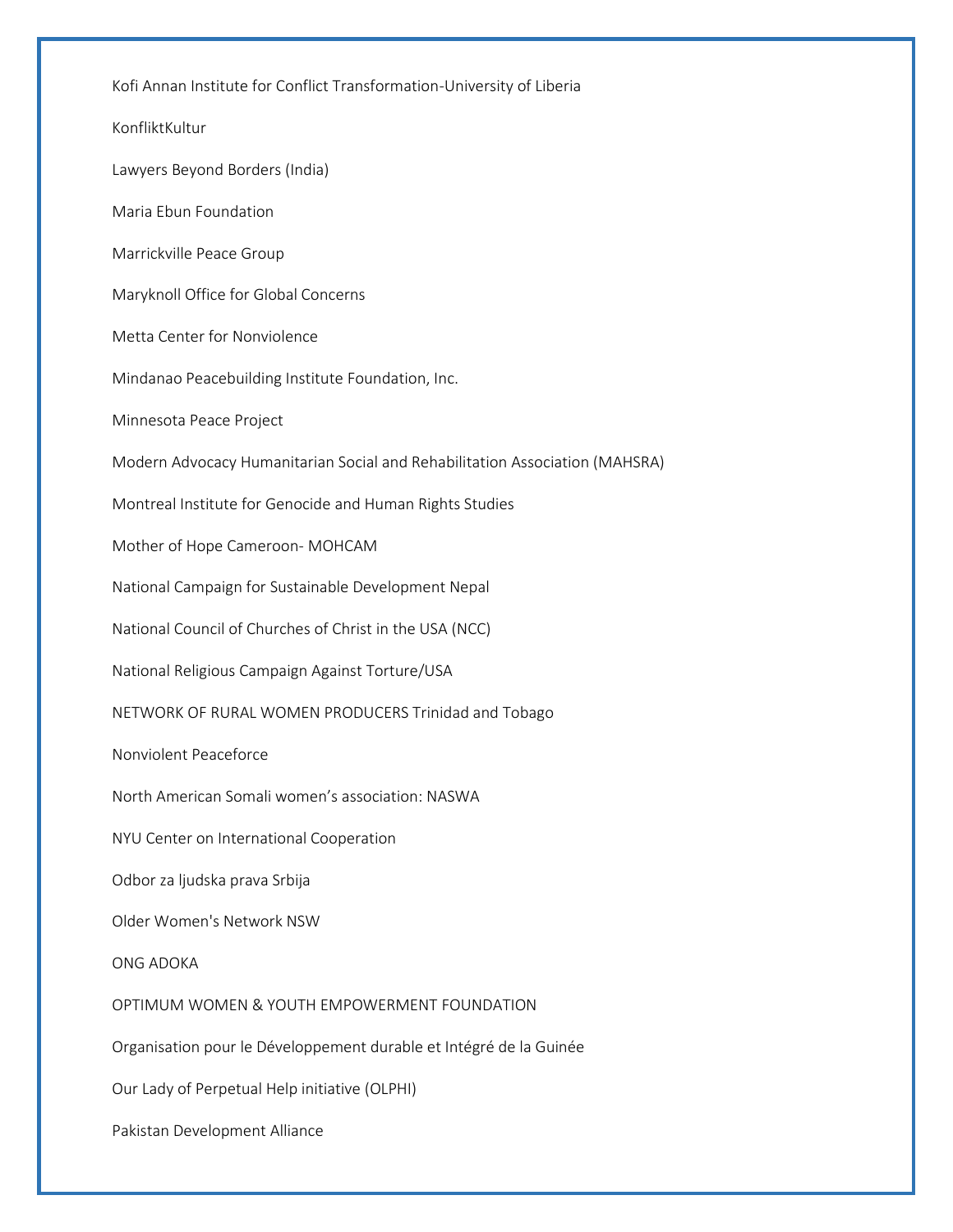PartnersGlobal

PAX

Pax Christi Australia

Pax Christi International

Pax Christi Korea (PCK)

Pax Christi USA

Peace Boat

Peace Direct

PEACE WARRIORS ORGANISATION

PeaceNexus Foundation

Peacifica (Australia)

Plan International

Platform for Dialogue and Peace

PLEADING FOR THE WIDOWS INTERNATIONAL

Presbyterian Church (USA)

Princess Okaine Initiative For Girl-Child and Women Empowerment

PyeongChang Youth Peace Ambassadors 2021

PyeongChang2018 legacy Foundation

Quaker Council for European Affairs

Quaker Service Australia

Quaker United Nations Office

Quakers Australia

Quakers in Britain

Regional Centre for International Development Cooperation (RCIDC)

Religious of the Sacred Heart of Mary - NGO

REPAOC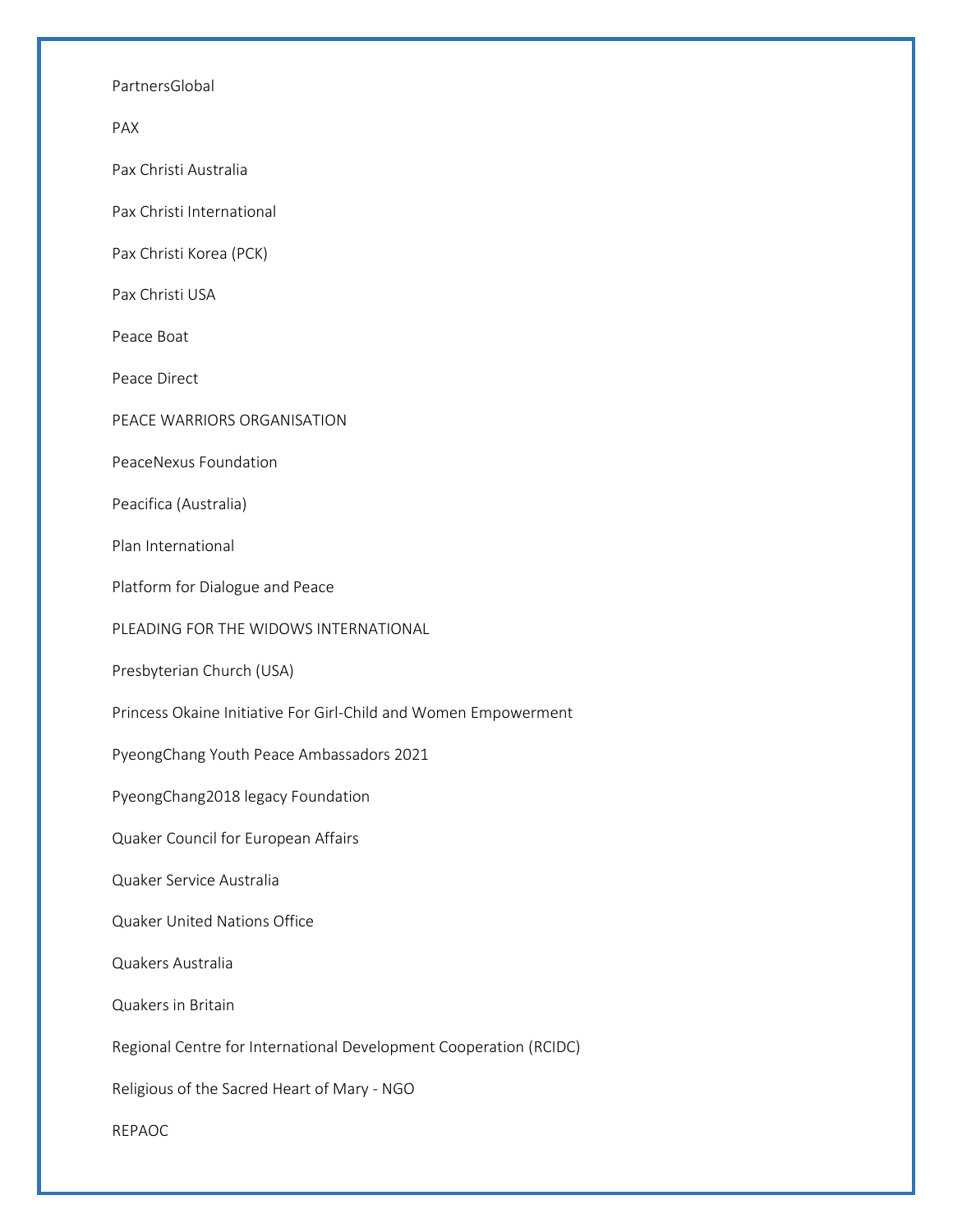#### Roobaroo

Rondine Cittadella della Pace

Rural infrastructure and human resource development organisation (RIHRDO) Pakistan

Saferworld

SCOFIELD ASSOCIATES

Sisters of Charity Federation

Social Economic and Governance Promotion Centre (SEGP)

Solidarité avec les Victimes et pour la Paix-SOVIP

Somalı Conservation Organization (SCO)

South Sudan Youth Peace and Development Organization (SSYPADO)

Spanish Society for International Human Rights Law

Students Against Corruption

Success Capital Organisation

Sustainable Development Council

swisspeace

Sydney Peace & Justice Coalition

Sydney Peace Foundation

The Bridgeway Group

the civil pole for development and human rights / TUNISIA

The Cora di Brazzà Foundation

The Faith and Justice Network (Mano River Basin Countries) West Africa

The Graduate Institute of Peace Studies at Kyung Hee University (Namyangju, South Korea)

The Independent and Peaceful Australia Network

The Peacebuilding Project

The Spanish Society for International Human Rights Law

TRIPPINZ CARE INC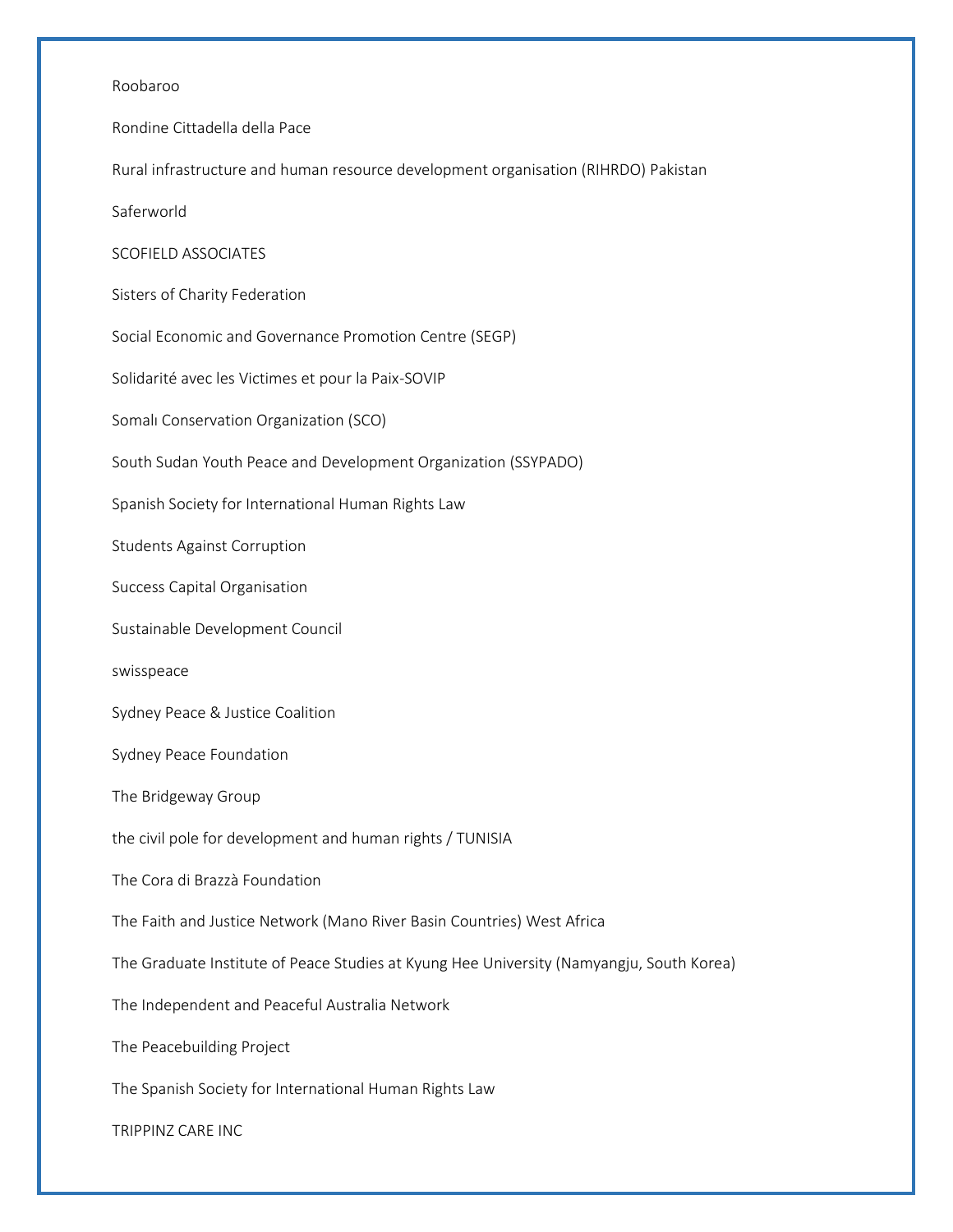TRIPPINZ CARE INTERNATIONAL FOUNDATION Uganda Peace Foundation Unitarian Universalist Association United Church of Christ, Justice and Witness Ministries United Methodist Church-General Board of Church and Society United Nations Association of the National Capital Area United Network of Young Peacebuilders United Youth for Growth and Development Universal Rights Network Upline Centre for Development UWEMA ASBL RDC Veille Citoyenne Togo VIVAT International Volunteer Service in Nepal- VSN Voz di Paz - Iniciativa para consolidação da Paz na Guiné-Bissau Wada Na Todo Abhiyan Watch Democracy Grow WILPF/RDC WOMEN EMPOWERMENT ASSOCIATION FOR DEVELOPMENT IN AFRICA- WEADA Women in Alternative Action-WAA Cameroon Women in Development (WID) Women Mediators across the Commonwealth Women Peacebuilders Network World Council for Psychotherapy World Federalist Movement/Institute for Global Policy World Society of Victimology